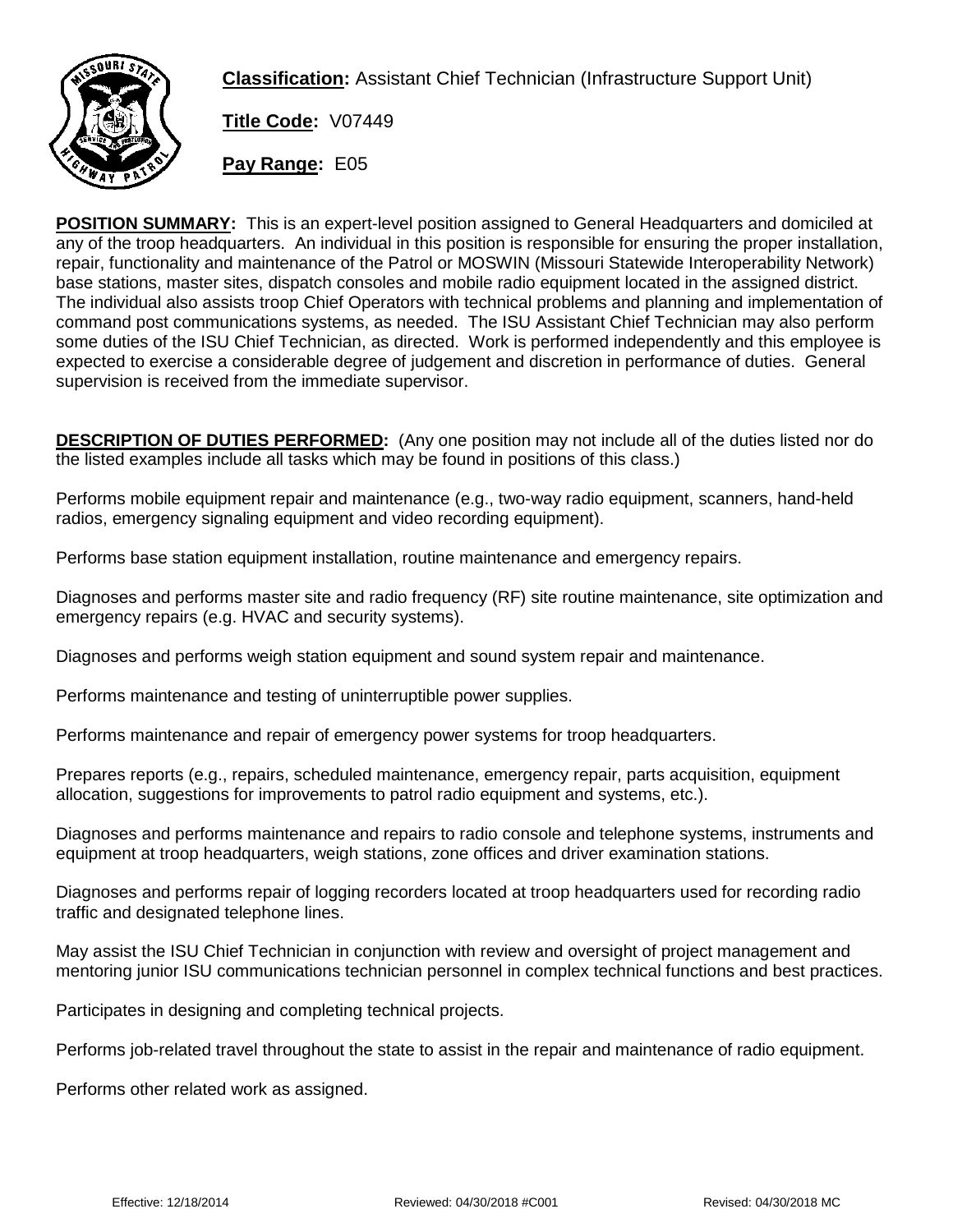**REQUIRED KNOWLEDGE, SKILLS, AND ABILITIES:** Thorough knowledge of electronics theory related to radio technology.

Thorough knowledge of the telecommunications systems utilized by the Patrol and Department of Public Safety.

Thorough knowledge of the policies and procedures of the ISU, Operations and Training Unit (OTU) and the User Support Unit (USU) of the Communications Division and how they cooperatively support the general responsibilities of the division.

Thorough knowledge of computer networking and internet protocol (IP) schemes, routers and swtiches.

Thorough skill and knowledge necessary to work with all voltage electrical systems.

Thorough skill and knowledge of environmental monitoring systems, scada systems and various other low voltage systems.

Thorough skill and knowledge in the use of hand tools, multimeter, service monitor, test sets, soldering equipment, electric drill, power meters, and oscilloscopes.

Thorough skill and knowledge of basic computer networking principles, ethernet wiring, cellular /wi-fi networks, etc.

Working knowledge of the strategic planning process.

Possess successful time management techniques and organizational skills.

Ability to respond quickly and effectively in critical situations.

Ability to train and assist others in complex technical functions.

Ability to comprehend complex electronic equipment maintenance manuals and schematics.

Ability to design, install, maintain and repair security systems and access control systems at various facilities (e.g. video surveillance systems).

Ability to identify, diagnose and repair electronic equipment, as well as manage multiple systems on a statewide platform.

Ability to understand various software programs, basic scripts and graphical user interfaces.

Ability to perform job-related travel, as requested.

Ability to lift radio equipment and tools necessary for repair.

Ability to gather, assemble, correlate and analyze facts to be incorporated into reports.

Ability to work closely with others in a cooperative team effort and display leadership abilities, as necessary.

Ability to make decisions in accordance with laws, policies, procedures, regulations and apply these to work problems.

Ability to respond at any time and work long hours without taking a break, possibly in inclement and hazardous weather conditions.